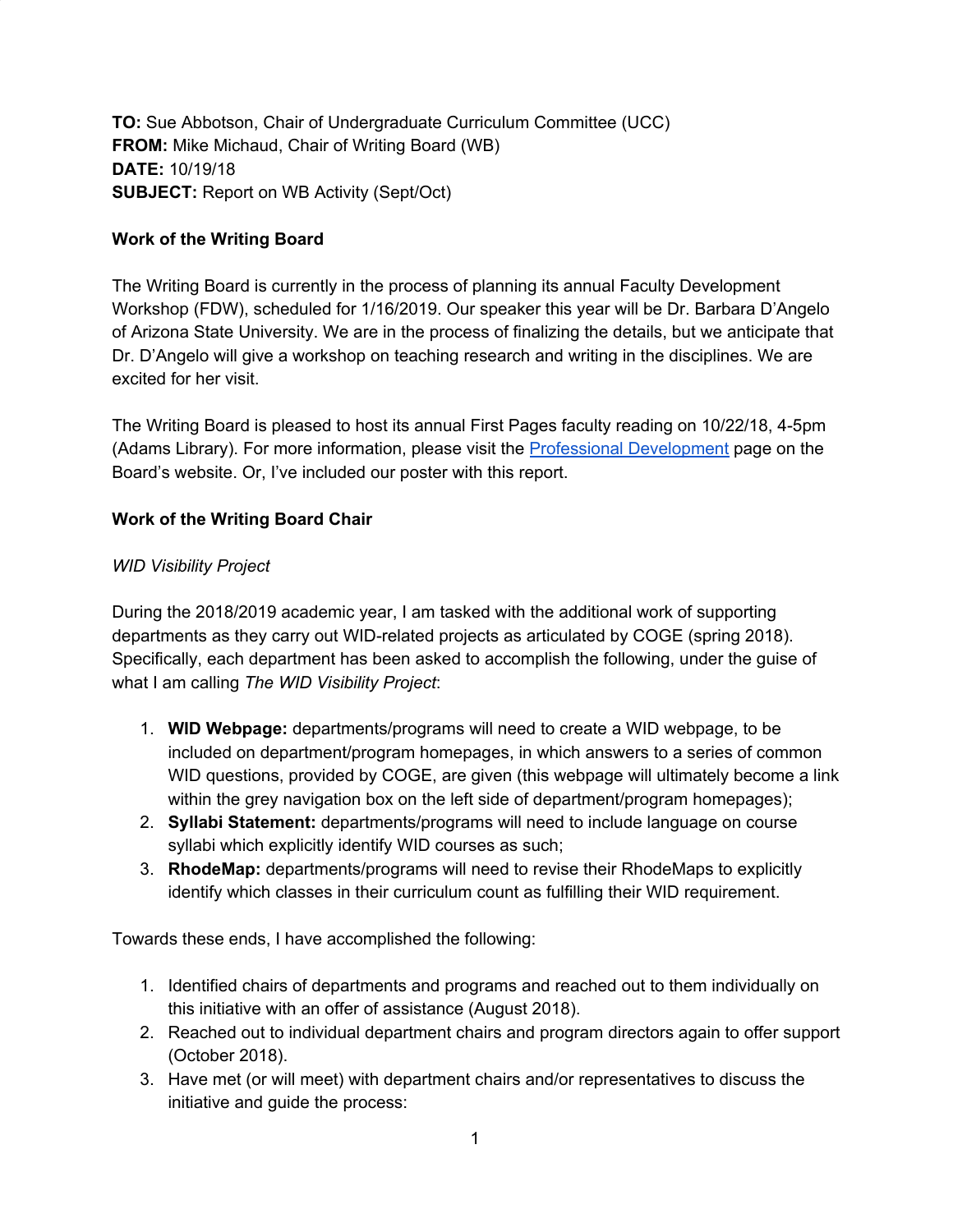- a. Health and Physical Education (liaison: Elizabeth Kennedy-England, 10/15)
- b. Sociology (liaison: Jill Harrison, 10/18)
- c. Anthropology (liaison: Praveena Gullapalli, 10/23)
- d. Communication (liaison: Giselle Auger, 10/30)

Departments which have acknowledged emails but not yet set up meetings or wish to tackle this work on their own:

- 1. Film Studies
- 2. Elementary Education
- 3. Environmental Studies
- 4. Math and CS

# *Writing Board Events*

As Board chair I coordinate logistics for the First Pages and Faculty Development Workshop events. I'm currently in conversation with our speaker for the FDW, planning her trip, itinerary, travel, etc.

#### *Professional Development Work*

- 1. *SSTW Follow Up:* Each fall I meet with participants in the Summer Seminar for Teaching Writing (SSTW) to offer ongoing support as faculty attempt to build on their summer work by implementing what they've learned about writing and pedagogy in their courses. During the fall term I meet with each participant individually for a conference and coordinate two-follow up meetings for participants to share and reflect on their experiences.
- 2. *Teaching:* This fall I am team-teaching SWRK 580: Professional Writing for Social Work (w/Chris Lambert). This collaboration with Social Work is years in the making as I have conducted numerous professional development workshops for and with their faculty, worked closely with members of their faculty on the Writing Board, and consulted for several years on the unique challenges they face with regard to student writing. It's been an enormously gratifying collaboration and I feel fortunate for the opportunity to work with and learn from their students and to try to learn more about the challenges they face with writing.
- 3. *The How To of Peer Review Online Mini-Course:* This course was created several years ago and is designed to offer professional development on matters related to writing and pedagogy to faculty who are not able to attend F2F sessions. We ran it both fall and spring last year and it was well-attended. We plan to do the same this year. As of this writing we have eight faculty signed up for this fall's course (cap: 10).
- 4. *Collaboration with First-Year Seminar:* I am scheduled to work with Maureen Reddy and members of the FYS faculty to offer a professional development discussion on low-stakes writing on 10/31/18.